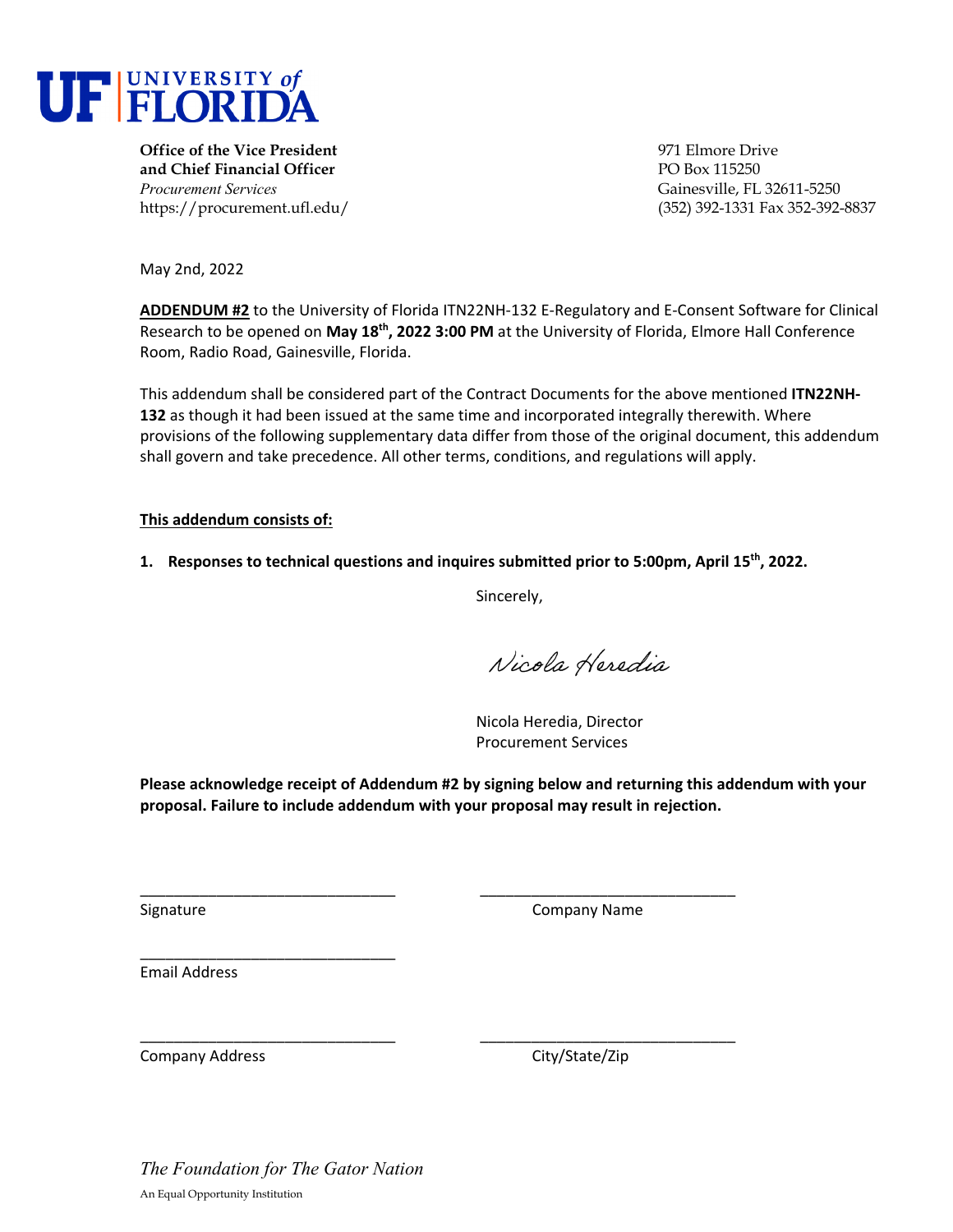- **1. With respect to eRegulatory Application Functionality Section, is there a requirement that the document templates stored in the application be editable within the application as well?**
- A. There is no requirement that documents be editable within the application.
- **2. Is there a requirement for electronic Training Log functionality in addition to Delegation of Authority logs?**
- A. Yes.
- **3. With respect to eConsent Application Functionality Section, can you give some guidance or context as to what expectations of the UF IRB need to be met?**
- A. OHRP has guidance on this that must be followed: https://www.hhs.gov/ohrp/regulations‐and‐ policy/guidance/use‐electronic‐informed‐consent‐questions‐and‐answers/index.html#toc1

Additionally, any system must be FDA part 11 compliant.

This is our Investigator guideline on E-Consent: https://irb.ufl.edu/wp-content/uploads/Electronic-Informed‐Consent.pdf

An insight from the practice of reviewing eConsents tells us the following about the key features of a system that is conducive to compliance: establishing version control for the consent is crucial, document retention (making sure that study team downloads a consent so it's not deleted from the cloud) and having a way of sharing a copy of the signed consent with a study subject are a must.

- 4. Are the Requirements sections of the ITN meant to be open topics for vendors to speak to or do **you have a more defined set of questions for each category? Generally, there is a functional and non‐functional questionnaire to accompany the RFP process.**
- A. Open topics for vendors. ITN may create more discussion around functional & non‐functional requirements
- **5. How many active cancer trials does UF currently have? How many of these will need to be migrated over to the new eReg solution?**
- A. 260 active studies, approx. 90 will need to be migrated. This does however depend on the platform capabilities
- **6. What % of cancer trials are industry sponsored vs. investigator initiated?**

|        | A. Network (NCTN, BMT-CTN, etc.) | 53%      |
|--------|----------------------------------|----------|
|        | B. Industry                      | 38%      |
| $\sim$ |                                  | <u>_</u> |

C. IIT 9%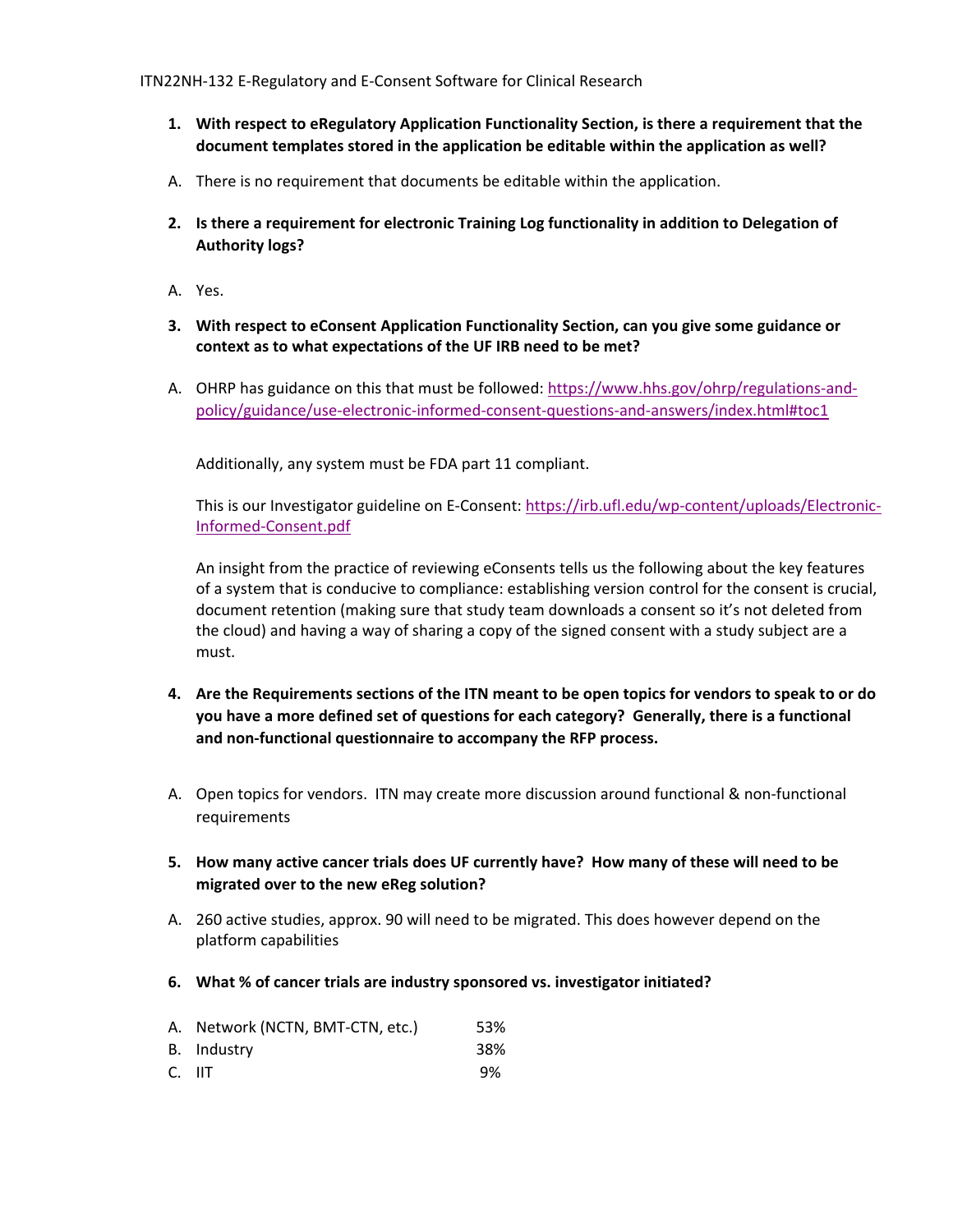### **7. How many active non‐cancer trials does UF currently have?**

A. 590

- **8. What % of non‐cancer trials are industry sponsored vs. investigator initiated?**
	- A. Industry 49%
	- B. Investigator initiated (grant‐funded and internally funded) 51%
- 9. How many new cancer trials, i.e., new study starts, does UF plan to initiate in Year 1, Year 2, and **Year 3? Please break out numbers by industry sponsored and investigator initiated.**
- A. *The approximate number of studies that we initiate each year, based on the prior 3 years:*

 *27 studies per year 13 Network 11 Industry 5 IIT*

- 10. How many new non-cancer trials, i.e., new study starts, does UF plan to initiate in Year 1, Year **2, and Year 3? Please break out numbers by industry sponsored and investigator initiated.**
- A. 255 studies per year
	- a. 126 industry funded studies
	- b. 129 investigator‐initiated studies
- **11. What is the annual number of new studies started and approximate newly enrolled patients per year?**
- A. Approximately 300 new studies per year including oncology and non‐oncology; approximately 2,000 patients enrolled per year including oncology and non‐oncology

# **12. What is the annual number of ongoing studies and approximate number of annual reconsents for existing clinical trial patients?**

A. Annual number of ongoing studies is around 1,300 for a one‐year period or 1,100 on any given day. This includes oncology and non‐oncology. The number of reconsents annually is unknown.

### **13. What depth of eSource capability does UF need to support current studies?**

A. Currently eSource for majority of study teams is maintained as a shadow source file for each participant, and that would include document extraction from EHR or other non‐clinical labs,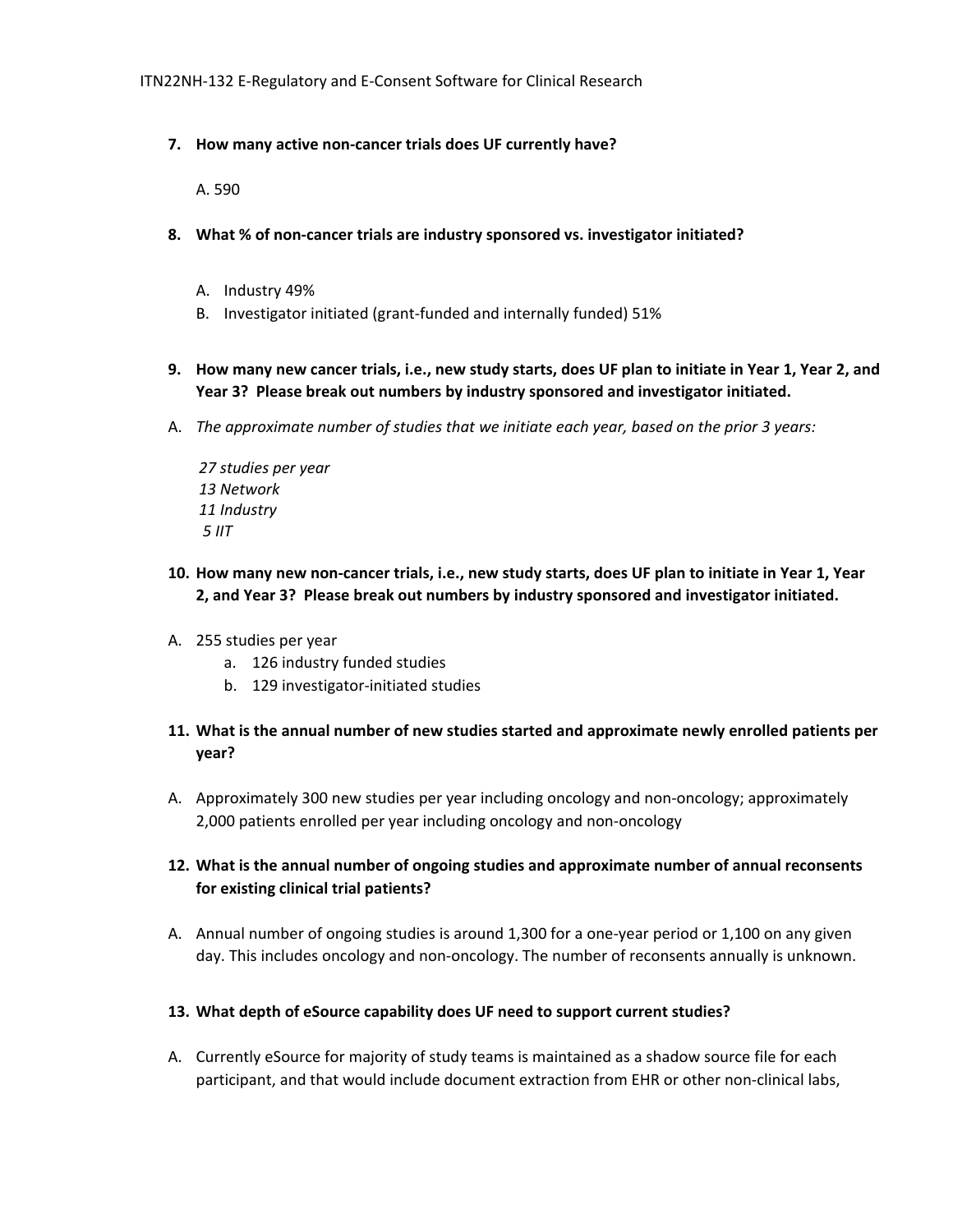imaging, etc. Indexable electronic solution to replace shadow cart and permits remote monitoring functionality for electronic redaction of documents for external sharing/remote monitors.

## **14. Are you planning to store patient clinical data within the eReg solution for Remote Source Data Verification (RSDV)?**

A. No, we are not, we would expect an eSource to be the platform for this.

### **15. What is your number of locations?**

- A. UF Health Gainesville Outpatient Clinics/Complex as a singular location and 4 distinct Inpatient facilities/hospitals (Gainesville, Jacksonville, Leesburg, The Villages)
- 16. What is the number of staff to be trained? What is the approximate number of expected new staff to be trained annually thereafter? Would the training be on-site or remote initial training?
- A. Training usually done virtually through an eLearning platform and is tracked in a system that is integrated with PeopleSoft

## **17. What are the patient languages to be supported for eConsent?**

A. American English, Spanish (dialect to be determined)

### **18. Will you need Single Sign‐On Support?**

- A. Yes, required.
- **19. Will there be a CTMS integration? If yes, which CTMS?**
- A. Yes, OnCore

### **20. How many eConsent education video creations are needed, in what languages?**

A. This information has not yet been decided

### **21. Are there specific unique feature requests for UF for either eReg, eSource or eConsent?**

A. The University of Florida & Office of Clinical Research desires an out of the box solution with standardized feature sets. We normally do not pursue site‐specific customizations due to increases in cost.

### **22. How many New Industry Sponsored Studies do you start each year (365‐day period)?**

A. Approximately 150 new industry‐sponsored studies per year including oncology and non‐oncology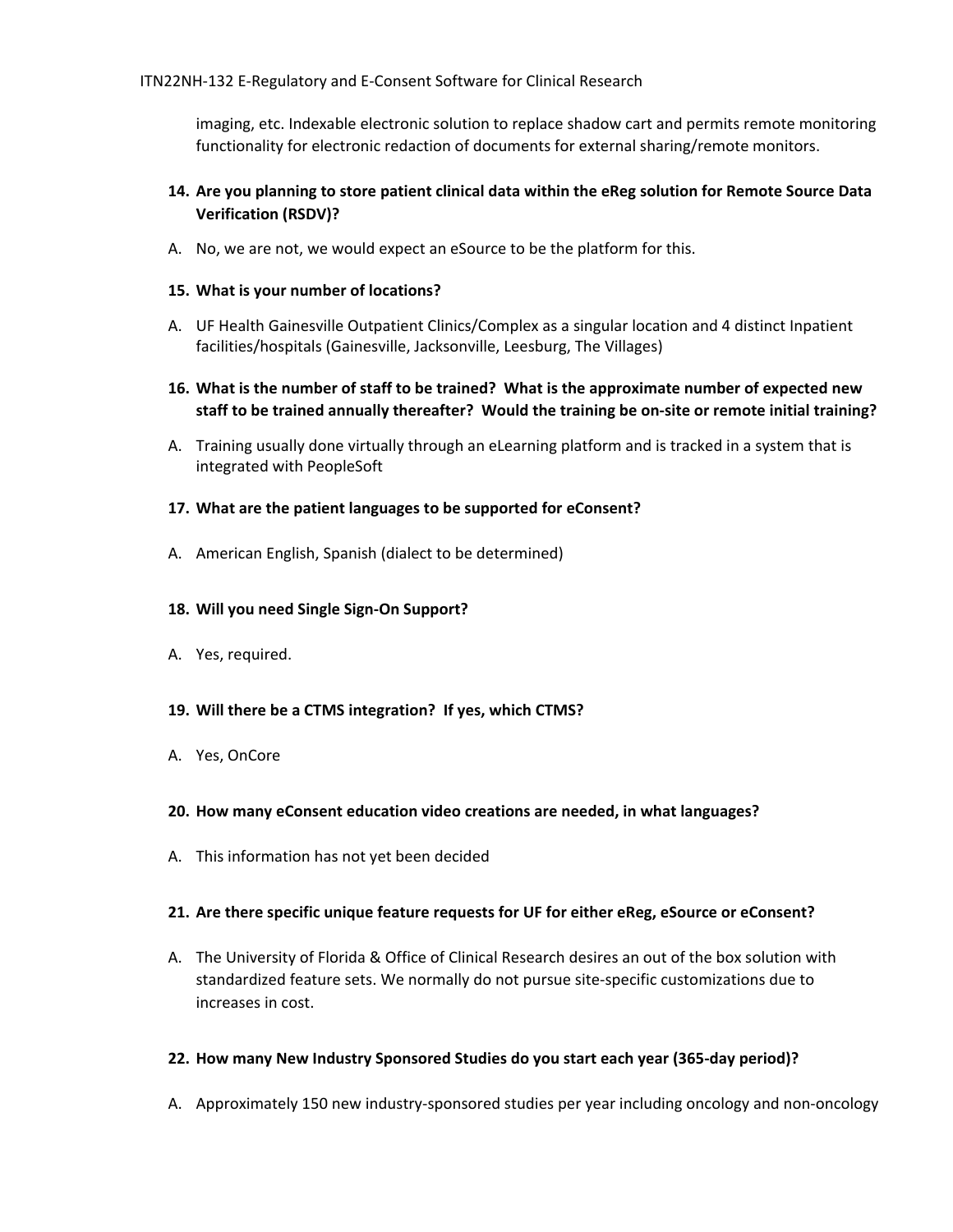### **23. How many New Investigator Initiated Trials do you start each year?**

A. Approximately 60 internally funded, investigator‐initiated trials per year including oncology and non‐oncology

### **24. How many Grant or Government Funded Studies do you start each year?**

A. Approximately 115 grant‐funded studies each year including oncology and non‐oncology

#### **25. How many multisite trials does UF manage?**

A. UF participates in approximately 550 multi‐site trials per year, approximately 20 of these are study where the main PI is a UF faculty that is managing the sub-sites.

# **26. Will you be looking to migrate documents from existing studies into the new system that exist in electronic format current state? If so, how many?**

A. Each of our study teams will make specific decisions as to protocol migration. Yet Undetermined.

#### **27. Is your OnCore hosted on‐premises or in cloud?**

- A. Cloud
- **28. How many separate instances of OnCore are present at UF AND need to be integrated with the new system?**
- A. One

### **29. Do you use "Management Groups" inside of OnCore to separate departments?**

- A. Yes. Mgmt groups are used and part of our security model for protocol access.
- **30. How many New Industry Sponsored Studies do you start and plan to use eConsent for each year (365‐day period)?**
- A. Approximately 150 new studies per year, including oncology and non‐oncology